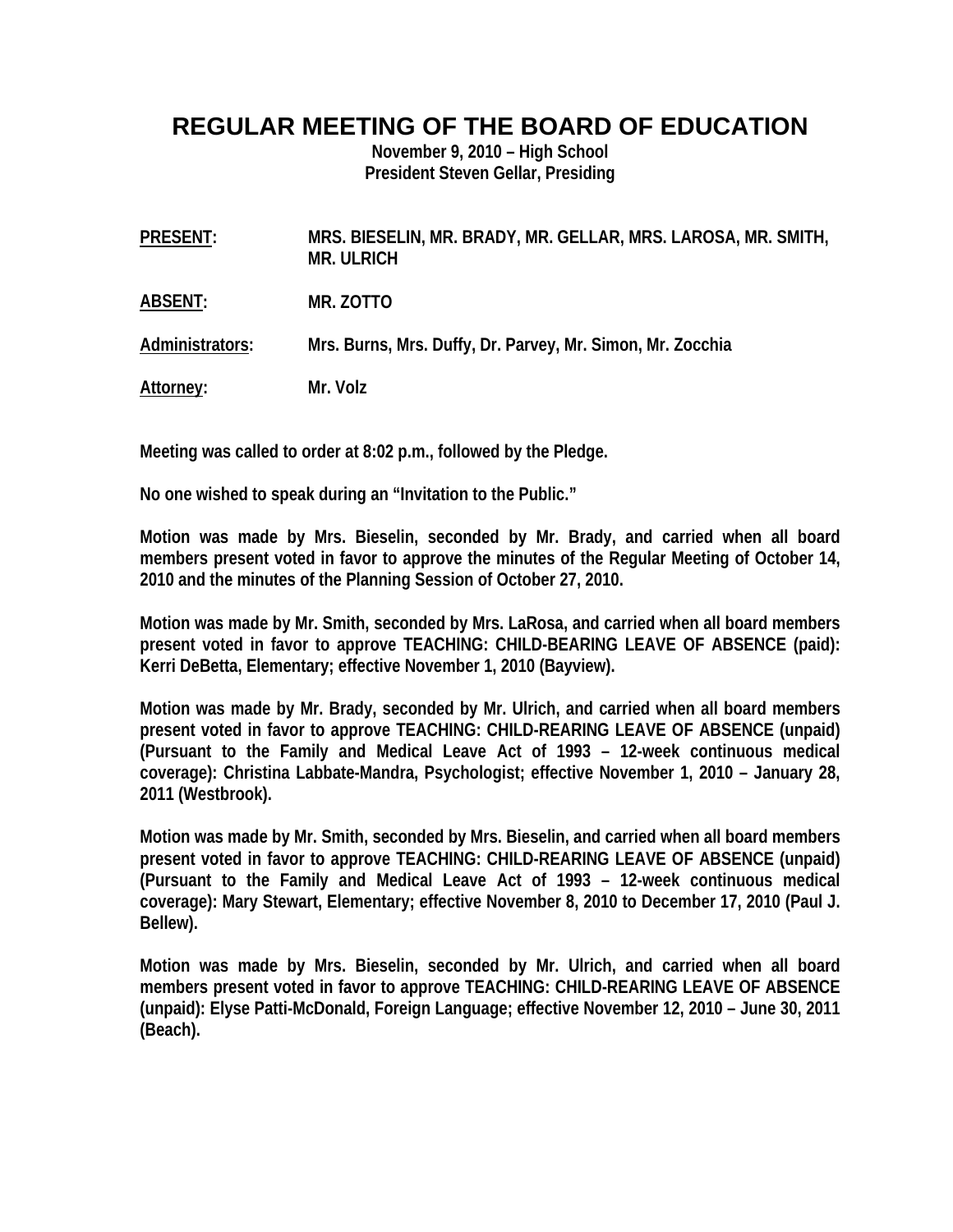**Page 2 Regular Meeting November 9, 2010** 

**Motion was made by Mr. Smith, seconded by Mrs. LaRosa, and carried when all board members present voted in favor to approve TEACHING: REGULAR SUBSTITUTE: Gregory Iorio, Social Studies; effective September 1, 2010 to June 30, 2011 (Beach/High School; Step 14; replacing M. Okurowski {child-bearing, FMLA, child-rearing}).** 

**Motion was made by Mr. Smith, seconded by Mrs. Bieselin, and carried when all board members present voted in favor to approve TEACHING: REGULAR SUBSTITUTE: Cristina Ramirez-Sullivan, Foreign Language (.6); effective September 1, 2010 – June 30, 2011 (Beach; Step 24; replacing E. Patti-McDonald {FMLA, child-rearing}).** 

**Motion was made by Mr. Ulrich, seconded by Mr. Brady, and carried when all board members present voted in favor to approve TEACHING ASSISTANT: PROBATIONARY APPOINTMENT: Melissa DeVivo, Special Education; effective October 21, 2010 to October 20, 2013 (Beach, Step 3; replacing K. Sullivan {resigned}).** 

**Motion was made by Mr. Brady, seconded by Mr. Smith, and carried when all board members present voted in favor to approve TEACHING ASSISTANT: PROBATIONARY APPOINTMENT: Nichole Magistro, Special Education; effective October 29, 2010 to October 28, 2013 (High School; Step 3; replacing K. Valentine {resigned}).** 

**Motion was made by Mr. Ulrich, seconded by Mr. Brady, and carried when all board members present voted in favor to approve CLASSIFIED CIVIL SERVICE: SUBSTITUTE FOOD SERVICE WORKER (\$9.75/hr): \*Louise Malcuit, effective November 10, 2010.** 

**Motion was made by Mr. Smith, seconded by Mr. Ulrich, and carried when all board members present voted in favor to approve OTHER: COORDINATOR OF DRIVER'S EDUCATION: Patricia Morgigno - \$2,736 (pro-rated); effective November 1, 2010 (Replacing V. LaSorsa {resigned}).** 

**Motion was made by Mr. Smith and seconded by Mr. Ulrich to approve OTHER: HIGH SCHOOL – RECONNECTING YOUTH FACILITATOR. Mrs. LaRosa inquired about the position. After a brief discussion, motion was carried when all board members present voted in favor to approve OTHER: HIGH SCHOOL – RECONNECTING YOUTH FACILITATOR (\$72.47 per hour {Funded by BOCES grant and COMPASS}): Lynn McVeety.** 

**Motion was made by Mr. Smith, seconded by Mr. Ulrich, and carried when all board members present voted in favor to approve OTHER: ADVISORS/CLUBS 2010 – 2011 SCHOOL YEAR: HIGH SCHOOL: Virginia Scudder, English Honor Society (shared with M. Muma {approved at 10/14 meeting}).** 

**CURRICULUM UPDATE: Mrs. Burns and Dr. Parvey gave a presentation on the New York State test scores for West Islip and other surrounding districts and discussed how West Islip plans to respond to this data.** 

**\*conditional pending fingerprint clearance**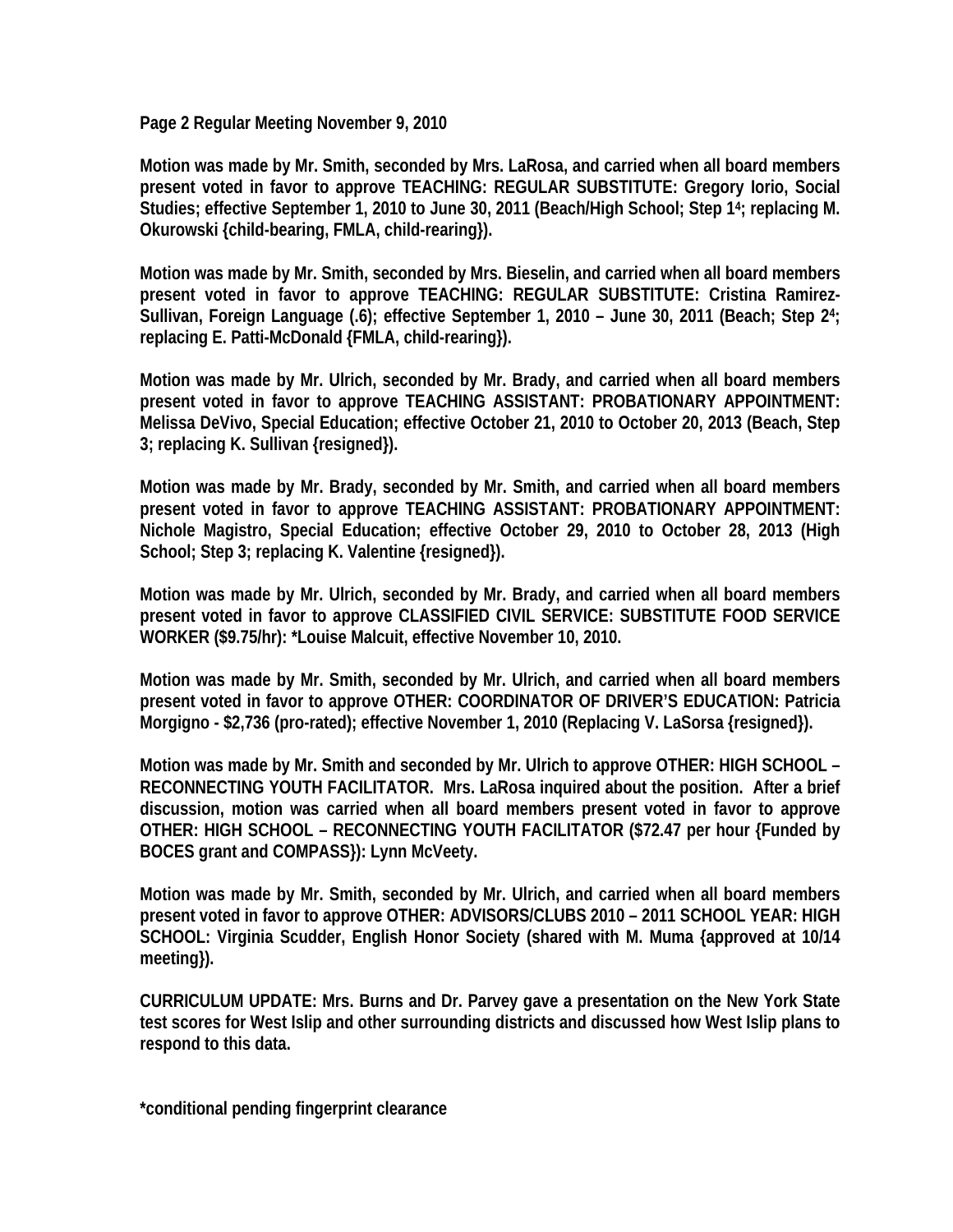**Page 3 Regular Meeting November 9, 2010** 

**REPORT OF BOARD COMMITTEES: Mr. Smith reported on the Finance Committee meeting of 11/9/10. The Policy Committee did not meet; however, a First Reading was held for the following policies: Policy # 7110 – Attendance, Policy # 7111 – Class Attendance and Grading, Policy # 7223 – Graduation Exercises, Policy # 5510 – Accounting of Funds. Copies of all policies were made available to the public. Mrs. LaRosa reported on the School Board/Student Liaison Committee meetings of 11/8/10 at Beach Street Middle School and 11/9/10 at Udall Road Middle School, the Public Relations Committee meeting of 10/14/10, and the Education Committee meeting of 11/9/10. Mrs. Bieselin reported on the Buildings and Grounds Committee meeting of 11/2/10. The Legislative Action Committee did not meet; however, Mr. Gellar spoke about what the recent election will mean to the state and our district. Mrs. Bieselin reported on the Committee on Special Education/Preschool Special Education meeting of 11/9/10 and recommendations re: classification/placement/I.E.P. modifications of students as delineated, and the Health and Wellness Alliance/COMPASS meeting of 11/4/10. Mr. Ulrich reported on the Bond Advisory Committee of 11/9/10.** 

**The following committees did not meet: Policy Committee, Audit Committee, and Legislative Action Committee.** 

**The Treasurer's Report for September 2010 was presented. Beginning balance as of August 31, 2010 – \$49,920,787.11; ending balance as of September 30, 2010 – \$45,078,978.65.** 

**Motion was made by Mr. Ulrich, seconded by Mr. Smith, and carried when all board members present voted in favor to approve the following budget transfers, as recommended by the Finance Committee: General Fund Tran # 2839 – 2850; Capital Fund Tran # 2842, 2844.** 

**Motion was made by Mr. Smith, seconded by Mr. Ulrich, and carried when all board members present voted in favor to approve the following change order: All Island Plumbing – Change Order #1 for \$31,000.00.** 

**Motion was made by Mr. Ulrich, seconded by Mr. Smith, and carried when all board members present voted in favor to approve the following change order: Arrow Steel Window Corp. #3 for \$5,630.00.** 

**Motion was made by Mr. Smith, seconded by Mr. Ulrich, and carried when all board members present voted in favor to approve Engagement Letter with Cullen & Danowski, LLP.** 

**Motion was made by Mrs. Bieselin, seconded by Mr. Ulrich, and carried when all board members present voted in favor to approve the following donation, with thanks: WI Swim Club – Scoring Device/High School for \$1,800.** 

**Motion was made by Mr. Ulrich, seconded by Mr. Brady, and carried when all board members present voted in favor to approve the following bid: Pole Vault Mat and Weather Cover for Pole Vault Pit awarded to VS Athletics.**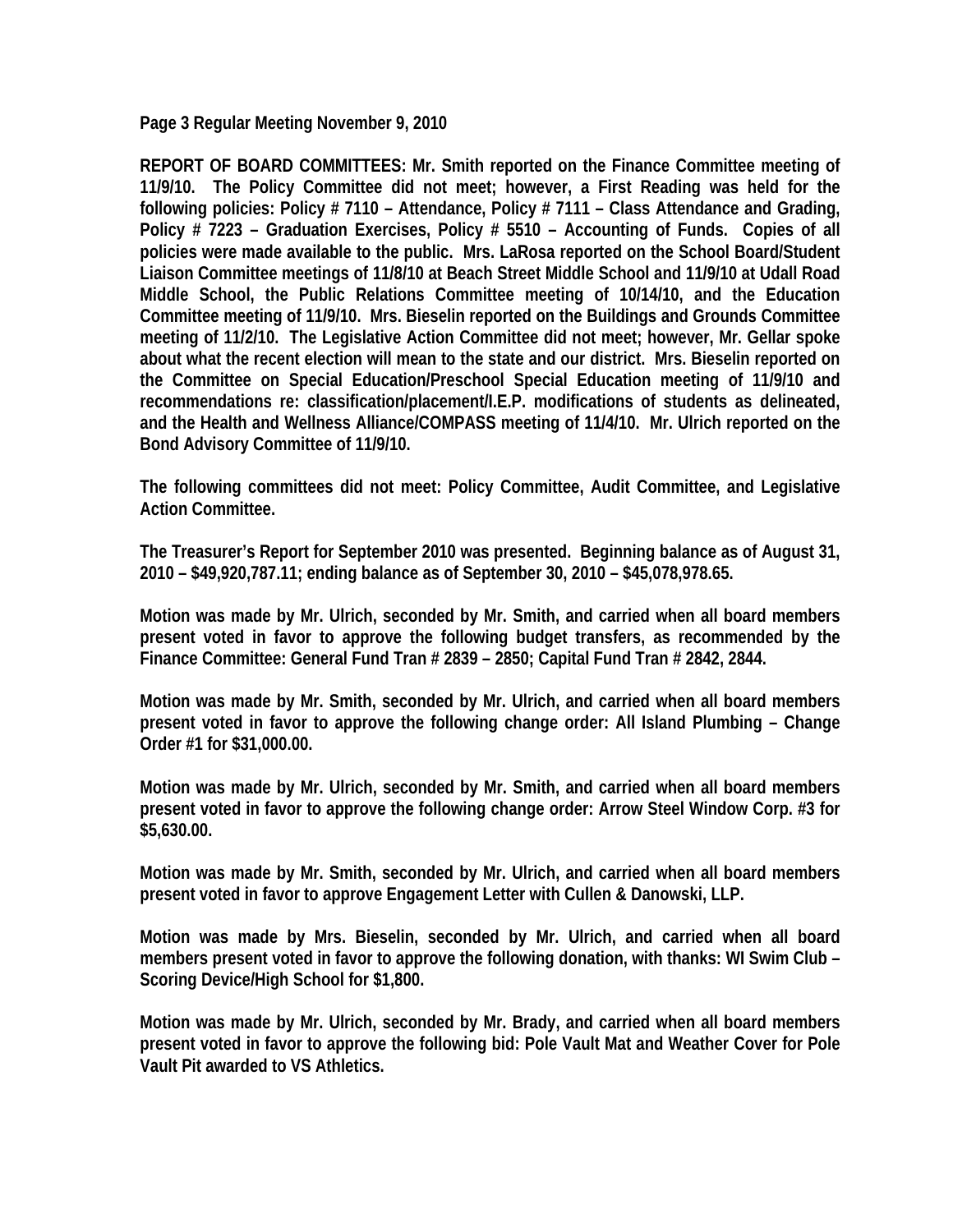**Page 4 Regular Meeting November 9, 2010** 

**Motion was made by Mr. Brady, seconded by Mr. Ulrich, and carried when all board members present voted in favor to declare as surplus, and dispose of as the Business Office sees fit, the following equipment: outdated computer hardware, Spanish textbooks – High School, Sharp television – Beach Street, GE television – Beach Street, RCA VCR – Beach Street, Social Studies textbooks – Beach Street.** 

**Motion was made by Mr. Ulrich, seconded by Mr. Brady, and carried when all board members present voted in favor to approve the following consultant contract: Topgrade.** 

PRESIDENT'S REPORT: Mr. Gellar noted that the 2<sup>nd</sup> annual West Islip Summit was a success.

**SUPERINTENDENT'S REPORT: Mr. Simon addressed the community regarding his first four months in the district.** 

**The following agenda item was discussed, with no objection: 2011-2012 student/teacher calendar.** 

**Motion was made by Mr. Smith, seconded by Mrs. LaRosa, and carried when all board members present voted in favor to approve ratification of the Memorandum of Agreement with WISE.** 

**OTHER ITEMS FOR BOARD MEMBERS INFORMATION/NOTICES/REMINDERS: The girls' soccer county finals game will be on November 10 at 6:30 p.m. at Dowling.** 

**Four residents wished to speak during an "Invitation to the Public." Subjects of concern have been recorded in the public participation log.** 

**Motion was made by Mrs. LaRosa, seconded by Mr. Ulrich, and carried when all board members present voted in favor to adjourn to Executive Session at 9:26 p.m. for the purpose of discussing personnel, negotiations, and/or litigation.** 

**Meeting reconvened at 10:10 p.m. on motion by Mr. Smith, seconded by Mrs. Bieselin, and carried when all board members present voted in favor.** 

**Meeting adjourned at 10:11 p.m. on motion by Mr. Ulrich, seconded by Mr. Brady, and carried when all board members present voted in favor.** 

 **Respectfully submitted by** 

 **Nicole M. Schiano District Clerk** 

**All correspondence, reports, or related materials referred to in these minutes are on file in the District Office.**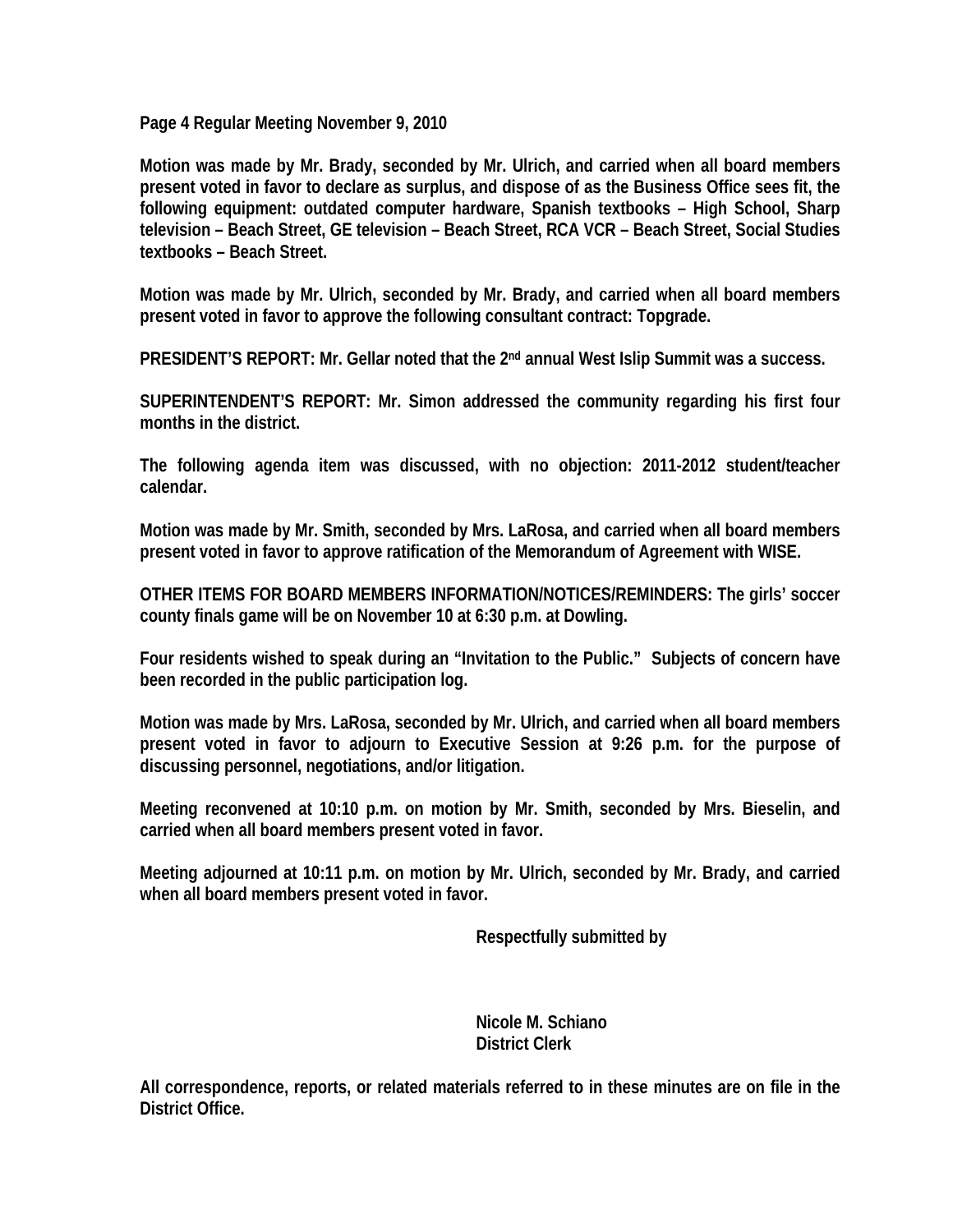# **PUBLIC PARTICIPATION LOG**

**Regular Meeting – November 9, 2010** 

**Glenn Luchen: Discussed the importance of the Robotics team.** 

**Doreen Hantzschel: Discussed the reading program and teacher training.** 

**Michelle Delaney: Discussed the reading program.** 

**Luann Dunne: Expressed appreciation on behalf of WISE for the amicable resolution to contract negotiations.**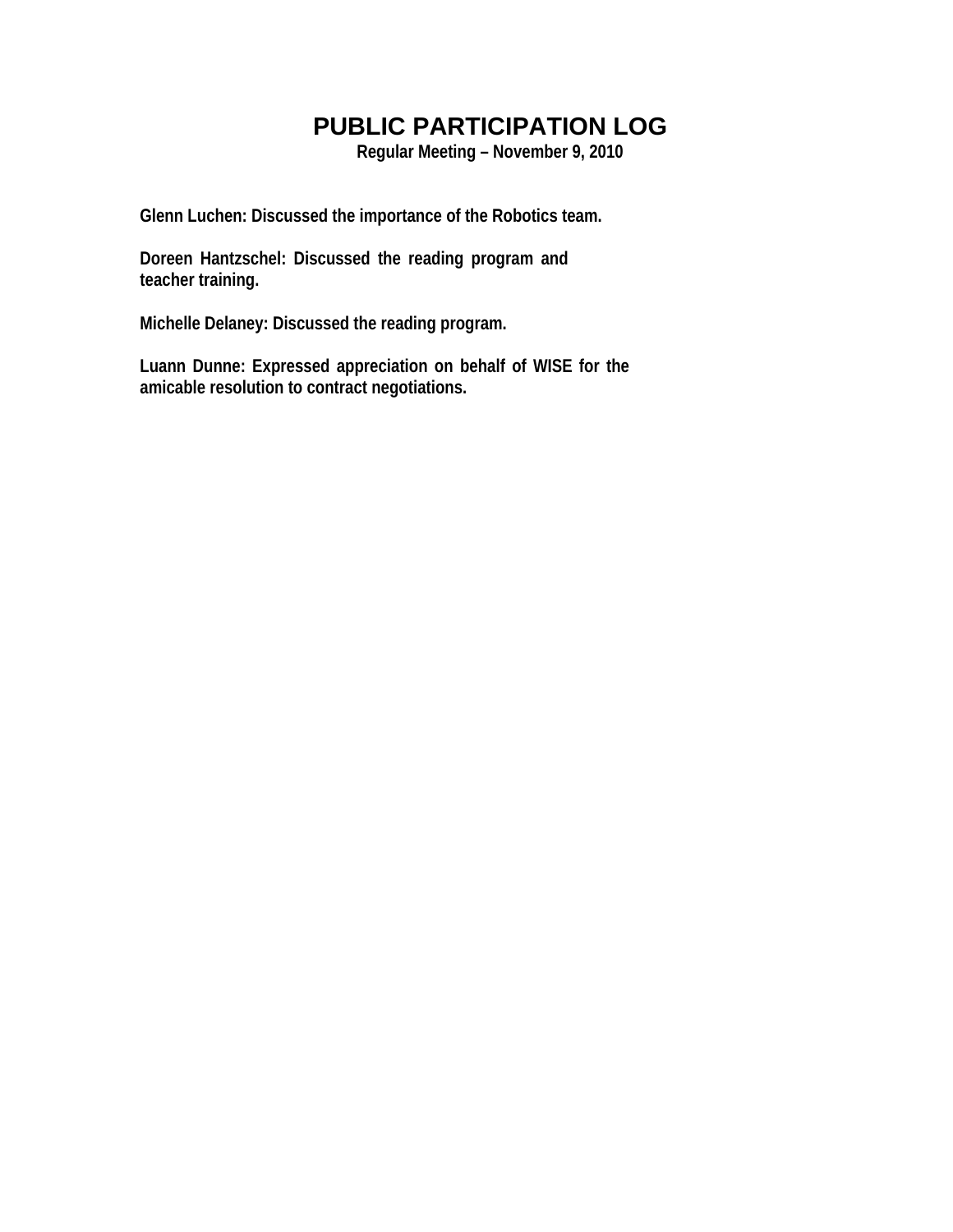**PLANNING SESSION OF THE BOARD OF EDUCATION** 

**November 23, 2010 – District Office President Steven Gellar, Presiding** 

**PRESENT: MRS. BIESELIN, MR. BRADY, MR. GELLAR, MRS. LAROSA (arrived at 7:32 p.m.), MR. ULRICH, MR. ZOTTO** 

**ABSENT: MR. SMITH** 

**Administrators: Mrs. Burns, Mrs. Duffy, Dr. Parvey, Mr. Simon, Mr. Zocchia** 

**Meeting was called to order at 7:30 p.m., followed by the Pledge.** 

**R.S. Abrams & Co., LLP, presented the Independent Auditor's Report to the Audit Committee. Motion was made by Mrs. LaRosa, seconded by Mrs. Bieselin, and carried when all board members present voted in favor to approve RESOLUTION: BE IT RESOLVED, that the Board of Education of the West Islip School District acknowledges receipt of the Independent Auditor's Report for the year ended June 30, 2010 from R.S. Abrams & Co., LLP.** 

**Motion was made by Mr. Ulrich, seconded by Mr. Brady, and carried when all board members present voted in favor to approve Section 913 Resolution: RESOLVED, that pursuant to Section 913 of the Education Law, the employee named in executive session and referred to as Employee "A" is hereby directed to appear for a medical examination in the office of Dr. Randall Solomon, and it is FURTHER RESOLVED, that Dr. Randall Solomon is hereby appointed school medical inspector pursuant to Section 913 of the Education Law in order to evaluate said employee's ability to perform her teaching duties.** 

**Motion was made by Mr. Brady, seconded by Mrs. Bieselin, and carried when all board members present voted in favor to approve TEACHING: CHILD-REARING LEAVE OF ABSENCE (unpaid): Amy DeJoseph, Special Education; effective December 1, 2010 to June 30, 2011 (Kirdahy).** 

**Motion was made by Mr. Ulrich, seconded by Mrs. Bieselin, and carried when all board members present voted in favor to approve CLASSIFIED CIVIL SERVICE: PROBATIONARY APPOINTMENT: Kerri Culkin, Part-Time Food Service Worker; effective November 29, 2010 (Step 1; Oquenock; replacing M. Trupia {Assistant Cook}).** 

**Motion was made by Mr. Zotto, seconded by Mr. Ulrich, and carried when all board members present voted in favor to approve CLASSIFIED CIVIL SERVICE: PROBATIONARY APPOINTMENT: Maura Young, Special Ed Aide; effective November 12, 2010 (Step 1; Beach Street; new position {flow-through funds}).**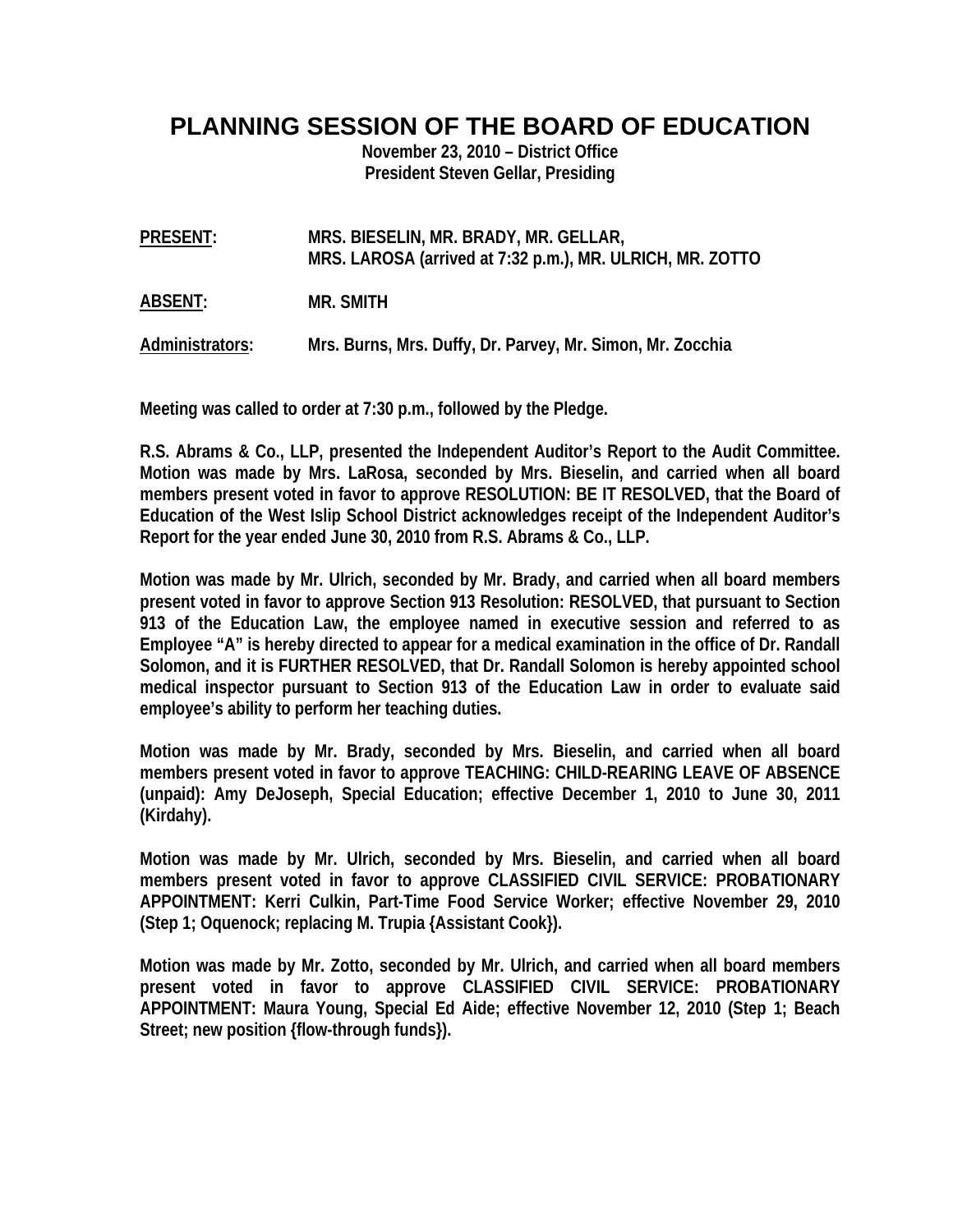**Page 2 Planning Session November 23, 2010** 

**Motion was made by Mrs. Bieselin, seconded by Mr. Brady, and carried when all board members present voted in favor to approve CLASSIFIED CIVIL SERVICE: CHANGE IN TITLE: Theresa Rueb, Part-Time Assistant Cook; effective November 29, 2010 (change from Part-Time Food Service Worker; replacing C. Weingarten).** 

**Motion was made by Mr. Ulrich, seconded by Mr. Brady, and carried when all board members present voted in favor to approve CLASSIFIED CIVIL SERVICE: SUBSTITUTE NURSE (\$100 per diem): \*Timothy Doyle, effective November 24, 2010; \*Elizabeth Sagarese, effective November 24, 2010; Christina Vilbig, effective November 24, 2010.** 

**Motion was made by Mrs. Bieselin, seconded by Mr. Brady, and carried when all board members present voted in favor to approve CLASSIFIED CIVIL SERVICE: SUBSTITUTE TEACHER AIDE (\$9.75/hr): Gina Prybyzerski, effective November 24, 2010.** 

**Motion was made by Mr. Ulrich, seconded by Mrs. LaRosa, and carried when all board members present voted in favor to approve OTHER: ADVISORS/CLUBS 2010 – 2011 SCHOOL YEAR: High School: Peter Hung, Robotics; \*Ronald Matthews, Robotics.** 

**Motion was made by Mrs. LaRosa, seconded by Mrs. Bieselin, and carried when all board members present voted in favor to approve OTHER: ADVISORS/CLUBS 2010 – 2011 SCHOOL YEAR: Udall Road Middle School: Kristyna Acerno, Cybernation Club (8-week club) {shared}; Nicole Cagno-Angerame, Cybernation Club (8-week club) {shared}.** 

**Motion was made by Mrs. LaRosa, seconded by Mr. Ulrich, and carried when all board members present voted in favor to approve OTHER: ADVISORS/CLUBS 2010 – 2011 SCHOOL YEAR: Beach Street Middle School: Kyle Valentine, Yearbook Advisor (replacing K. Sullivan {resigned}).** 

**Motion was made by Mr. Zotto, seconded by Mr. Brady, and carried when all board members present voted in favor to approve OTHER: AUDITORIUM TECHNICIAN 2010-2011 SCHOOL YEAR (School functions - \$75 per event; Rental functions - \$50 per hour): High School: Frank Franzone, effective October 28, 2010.** 

**Motion was made by Mr. Ulrich, seconded by Mr. Brady, and carried when all board members present voted in favor to approve OTHER: MENTOR PROGRAM 2010 – 2011 SCHOOL YEAR: Mentor (\$1,000 stipend): Aron Chizik (Greg Iorio, Beach/High School); Danielle Walsh (Kyle Valentine, Beach).**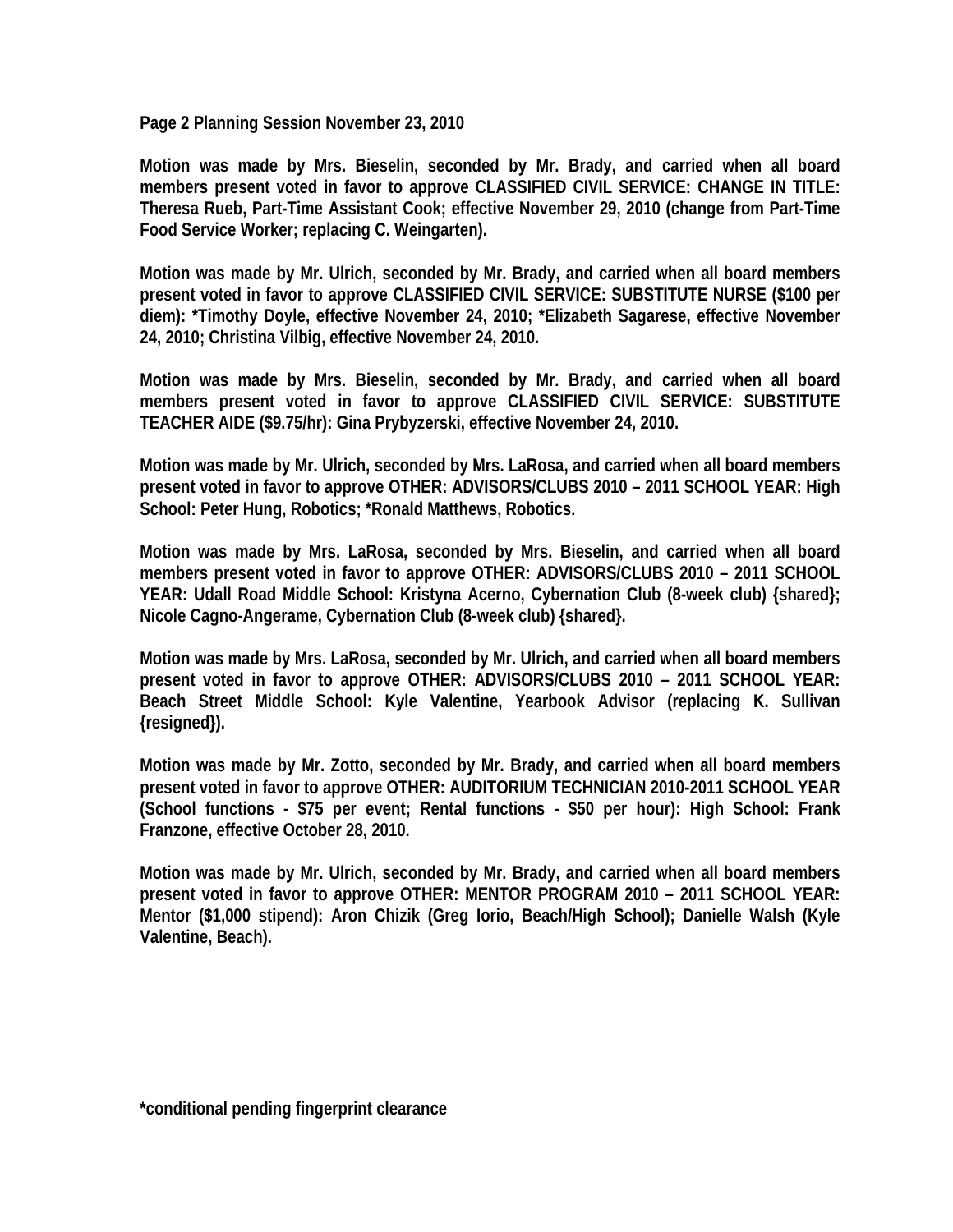**Page 3 Planning Session November 23, 2010** 

**Motion was made by Mr. Brady, seconded by Mr. Ulrich, and carried when all board members present voted in favor to approve OTHER: SUBSTITUTE TEACHER (\$100 per diem): Jacqueline Benenati, effective November 24, 2010; Ashley Didio, effective November 24, 2010; Caitlin Esposito, effective November 24, 2010; Angela LaMonica, effective November 24, 2010; Donald Larsen, effective November 19, 2010; Jennifer Maiorini, effective November 24, 2010; Amanda Noren, effective November 24, 2010; Margaret Pashen, effective November 24, 2010; Amanda Reilly, effective November 24, 2010; Brian Sweeney, effective November 24, 2010; Jessica Tucker, effective November 24, 2010; Christina Vilbig, effective November 24, 2010.** 

**Motion was made by Mrs. Bieselin, seconded by Mr. Ulrich, and carried when all board members present voted in favor to approve letter to Suffolk County Department of Public Works Commissioner.** 

**The following agenda items were discussed, with no objection: Budget Vote/Trustee Election, District Newsletter – ePublication, Property Tax Reduction – Volunteer Fire Personnel, Public Input Session and Budget Meeting Dates, 2011-2012 Student/Teacher Calendar.** 

**Motion was made by Mrs. Bieselin, seconded by Mrs. LaRosa, and carried when all board members present voted in favor to adjourn to Executive Session at 8:21 p.m. for the purpose of discussing personnel, negotiations, and/or litigation.** 

**Meeting reconvened at 8:40 p.m. on motion by Mr. Ulrich, seconded by Mrs. Bieselin, and carried when all board members present voted in favor.** 

**Meeting adjourned at 8:41 p.m. on motion by Mrs. Bieselin, seconded by Mr. Ulrich, and carried when all board members present voted in favor.** 

 **Respectfully submitted by** 

 **Nicole M. Schiano District Clerk** 

**All correspondence, reports, or related materials referred to in these minutes are on file in the District Office.**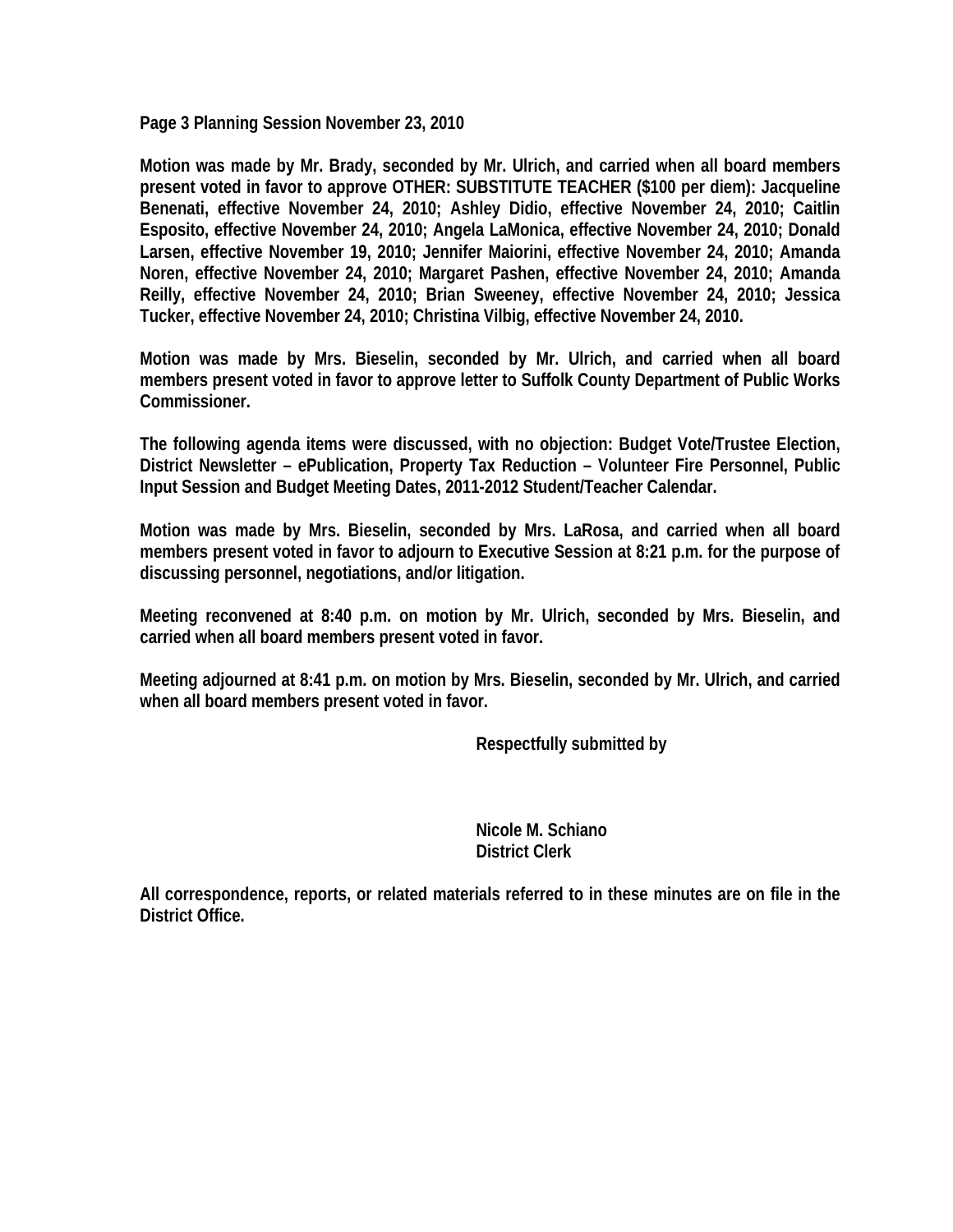#### **Education Committee meeting November 9, 2010**

Present: S. Gellar, A. LaRosa, R. Simon, B. Burns, M. Parvey

#### 1. New York State Testing Program results

The committee discussed the Islip cluster results of the 2010 New York State English Language Arts and Mathematics Tests. These results will be presented to the public at the November 9 Board of Education meeting. Dr. Parvey and Mrs. Burns discussed steps that the district is taking to address areas of deficiency.

Mr. Gellar requested that an analysis be done of the high school Regents results for the last few graduating classes compared to the same classes' performances on the respective Grade 8 New York State Test.

#### 2. Technology

Mrs. Burns explained that a committee is to be formed to review and update the district's Technology Plan. In the past, Board of Education members have participated in this process. Mr. Gellar and Mrs. LaRosa volunteered to serve on the committee.

Mrs. Burns gave an update on the search process for mentors for the Robotics Club. A listserv search resulted in three resumes, which look quite promising. Interviews will be conducted in the near future.

#### 3. Race to the Top

Mr. Simon gave an update on the Race to the Top application process. West Islip will receive approximately \$22,000, 75% of which will go toward facilitating the use of network teams, and 25% of which will fund the training of administrators in the new evaluation process.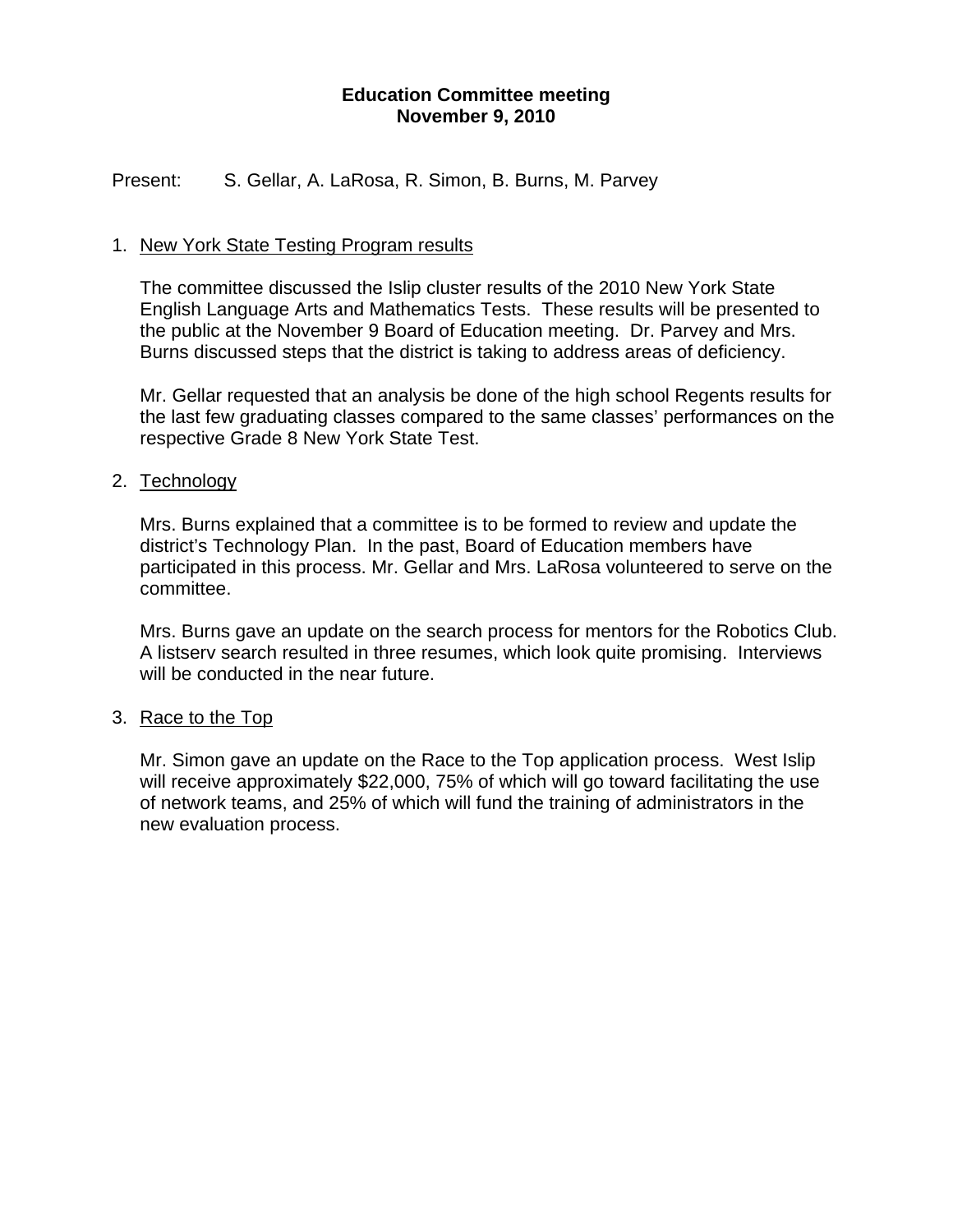#### **West Islip Union Free School District Board of Education Education Committee**

## **Minutes of Tuesday, November 23, 2010 Meeting**

| <b>Members Present:</b>                       | <b>Steve Gellar</b><br>Annmarie LaRosa                                                                                                                                                                                                                                                                                                                                                                                                                                                                                                                                                                                                                                                                                                                                                                                                                                                                                                                                                                                                                                                                                                                                                                                                                                                                                                                                                                                                                                                                                                                                                                                                                                                                                                                                                                                                                                                                                                                                                                                                                                                            |
|-----------------------------------------------|---------------------------------------------------------------------------------------------------------------------------------------------------------------------------------------------------------------------------------------------------------------------------------------------------------------------------------------------------------------------------------------------------------------------------------------------------------------------------------------------------------------------------------------------------------------------------------------------------------------------------------------------------------------------------------------------------------------------------------------------------------------------------------------------------------------------------------------------------------------------------------------------------------------------------------------------------------------------------------------------------------------------------------------------------------------------------------------------------------------------------------------------------------------------------------------------------------------------------------------------------------------------------------------------------------------------------------------------------------------------------------------------------------------------------------------------------------------------------------------------------------------------------------------------------------------------------------------------------------------------------------------------------------------------------------------------------------------------------------------------------------------------------------------------------------------------------------------------------------------------------------------------------------------------------------------------------------------------------------------------------------------------------------------------------------------------------------------------------|
| <b>Other Board Members</b><br><b>Present:</b> |                                                                                                                                                                                                                                                                                                                                                                                                                                                                                                                                                                                                                                                                                                                                                                                                                                                                                                                                                                                                                                                                                                                                                                                                                                                                                                                                                                                                                                                                                                                                                                                                                                                                                                                                                                                                                                                                                                                                                                                                                                                                                                   |
| <b>Administrators Present:</b>                | <b>Bernadette Burns</b><br>Magda Parvey<br><b>Richard Simon</b>                                                                                                                                                                                                                                                                                                                                                                                                                                                                                                                                                                                                                                                                                                                                                                                                                                                                                                                                                                                                                                                                                                                                                                                                                                                                                                                                                                                                                                                                                                                                                                                                                                                                                                                                                                                                                                                                                                                                                                                                                                   |
| <b>Meeting Convened:</b>                      | 6:30 p.m.                                                                                                                                                                                                                                                                                                                                                                                                                                                                                                                                                                                                                                                                                                                                                                                                                                                                                                                                                                                                                                                                                                                                                                                                                                                                                                                                                                                                                                                                                                                                                                                                                                                                                                                                                                                                                                                                                                                                                                                                                                                                                         |
| <b>Agenda Items:</b>                          | <b>January English Regents-</b> Mrs. Burns reported on the January English<br>Regents and the changes in administration of the exam. As a result of the<br>changes New York State has implemented in the scoring timeline, West<br>Islip will not be administering the January English Regents. Only<br>students who must retake the exam, of which there are eight, will be<br>offered the regents in January. Mr. Simon shared that many districts<br>across Long Island are no longer offering the January English Regents<br>due to the State's scoring requirements.<br><b>Gradebook Training-</b> Mrs. Burns reported that all but 38 secondary<br>п<br>teachers have been trained in Gradebook. The remaining teachers will be<br>trained on December 2 and 7, 2010. The goal is to go live on the Parent<br>Portal by September 2011. Due to the many changes taking place with<br>the Common Core Standards and the need for curriculum and report card<br>alignment, elementary teachers will not be trained at this time.<br><b>Smartboard Training</b> - Mr. Simon and Mrs. LaRosa reported on a<br>recent visit to the Commack School District in which they observed how<br>Smartboards are being implemented in classrooms. Mrs. LaRosa shared<br>how interactive the learning was in classrooms as students worked to<br>complete activities on the Smartboard. All members present shared the<br>importance of effective training on the use and implementation of<br>Smartboards prior to purchasing.<br><b>IST Training</b> - Dr. Parvey reported on the recent training of all<br>٠<br>elementary Instructional Support Teams. Members were trained on the<br>problem solving model which is a way for teams to resolve an issue<br>together through analysis of the problem before jumping to solutions.<br>All elementary buildings will use this model to make decisions<br>regarding students brought before the IST.<br><b>Elementary Forum-</b> Dr. Parvey reported on a new endeavor she has<br>undertaken in an effort to come together as an elementary community to |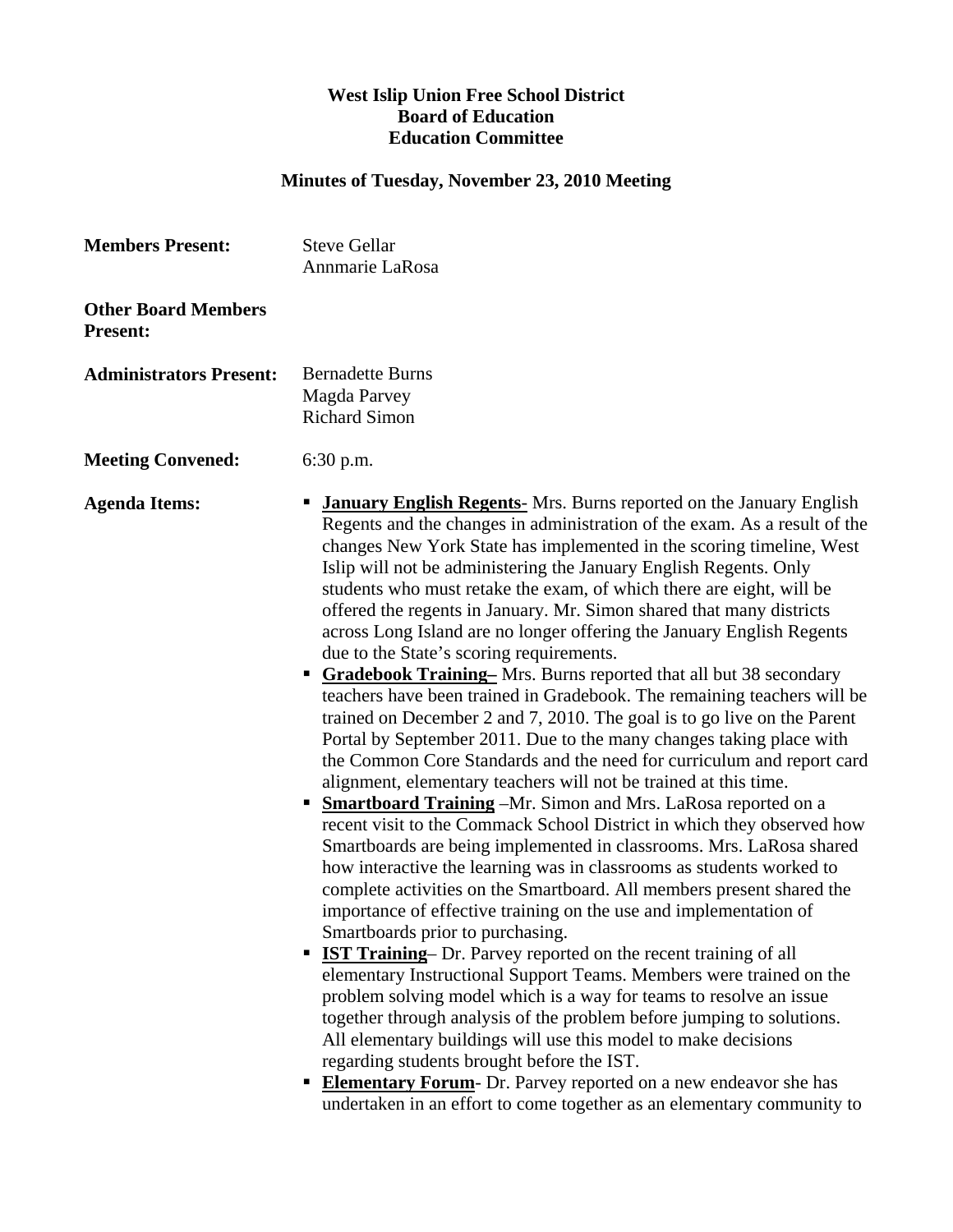#### Education Committee Minutes 11/23/10 Page 2 of 2

discuss looming changes coming from New York State and their effects on the classroom. The response has been very positive and she hopes to have the first meeting before the holidays.

- **Top Grade Contract-** Mrs. Burns discussed a contract that was approved at the last Board meeting with Top Grade, the purpose of which is to provide homebound instruction to two students. The contract must be amended in order to ensure that teachers with the appropriate certifications are providing instruction. Mrs. Burns will present this to the Board at the planning session.
- **Approved Curriculum** Dr. Parvey and Mrs. Burns presented the following curriculum: ELA 5, Math 5, Advanced Algebra, American Sign Language 2, 3, 4, Spanish Film Studies (which will be changed to Hispanic Film Studies as the focus is not on the European Spanish culture), Home and Careers (Lifeskills) and Technology (Lifeskills). All curriculum was approved by the Curriculum Council and awaits Board of Education approval.

**Meeting Adjourned:** 7:10 p.m.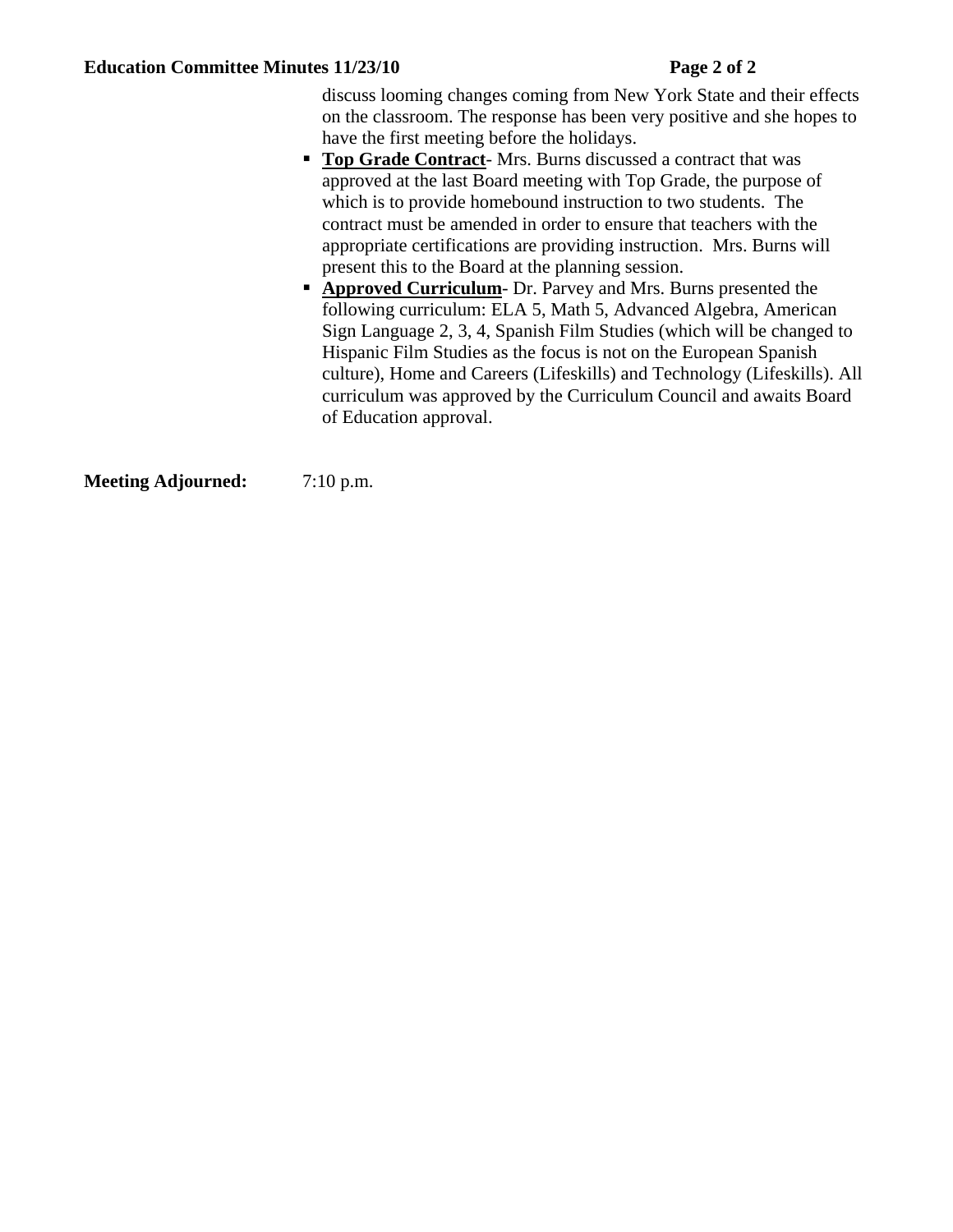### WEST ISLIP BOARD OF EDUCATION FINANCE COMMITTEE REPORT

|           | <b>COMMITTEE NAME:</b>                                                                                                                                     | <b>Finance Committee</b>                                                                           |  |  |  |
|-----------|------------------------------------------------------------------------------------------------------------------------------------------------------------|----------------------------------------------------------------------------------------------------|--|--|--|
|           | DATE OF MEETING:                                                                                                                                           | November 9, 2010                                                                                   |  |  |  |
|           | <b>COMMITTEE MEMBERS PRESENT:</b>                                                                                                                          | George Smith<br><b>Bob Ulrich</b>                                                                  |  |  |  |
|           | <b>BOARD MEMBERS IN ATTENDANCE:</b>                                                                                                                        | <b>Steve Gellar</b>                                                                                |  |  |  |
|           | <b>ADMINISTRATORS PRESENT:</b>                                                                                                                             | Richard Simon, Superintendent<br>Wendy Duffy, Assistant Superintendent for Business                |  |  |  |
|           | <b>OTHERS PRESENT:</b>                                                                                                                                     | Lisa Baynon, Internal Claims Auditor<br>June Mellon, Treasurer<br>Robert Nocella, Purchasing Agent |  |  |  |
|           | PURPOSE OF MEETING:                                                                                                                                        | Review warrants for the month and discussion of pertinent<br>fiscal matters.                       |  |  |  |
|           | <b>MEETING REPORT:</b>                                                                                                                                     | Meeting called to order at 7:30 pm                                                                 |  |  |  |
| $\bullet$ | Treasurer's Reports:<br>School District Funds - September 2010<br>Extra Curricular - August 2010<br>Approved by the Committee for submission to the Board. |                                                                                                    |  |  |  |
| $\bullet$ | Financial Statements for September 2010:<br>Financial statements for the period 7/1/10 - 9/30/10 were presented                                            |                                                                                                    |  |  |  |

Internal Claims Audit Report: • Presented and accepted by the Committee

System Manager Audit Trail for October 2010:

• Presented and accepted by the Committee.

Payroll Summary Report:

• Presented and accepted by the Committee.

Reviewed Warrants:

• The Finance Committee received the warrants.

Budget Transfers:

• Presented and accepted by the Committee for submission to the Board